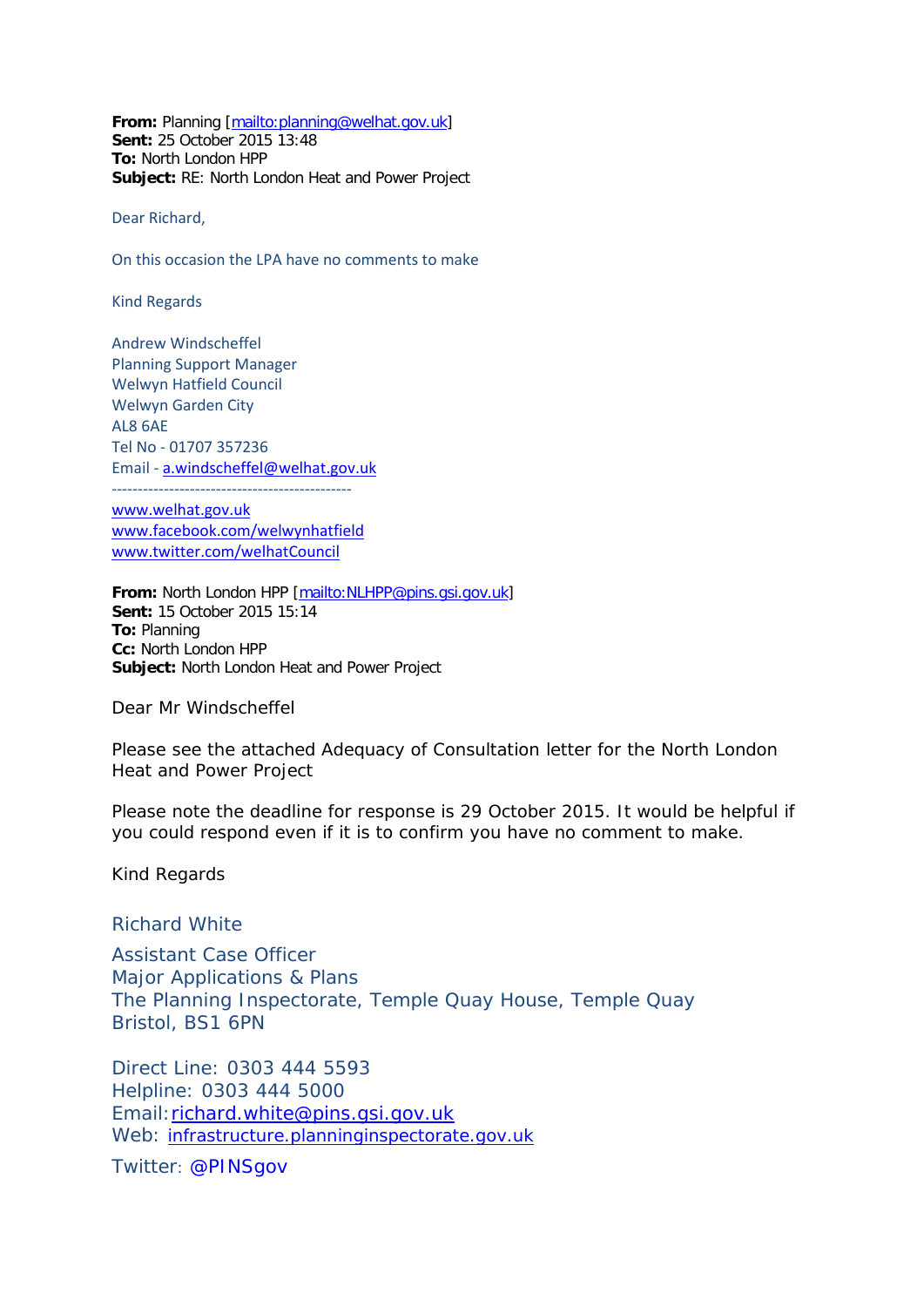This communication does not constitute legal advice. Please view our Information Charter before sending information to the Planning Inspectorate.

Correspondents should note that all communications to or from the Planning Inspectorate may be automatically logged, monitored and/or recorded for lawful purposes. This email and any files transmitted with it are confidential and intended solely for the use of the individual or entity to whom they are addressed. If you have received this email in error please notify the system manager. This footnote also confirms that this email message has been scanned by Websense Email Security Gateway for the presence of computer viruses.

www.websense.com

The original of this email was scanned for viruses by the Government Secure Intranet virus scanning service supplied by Vodafone in partnership with Symantec. (CCTM Certificate Number 2009/09/0052.) This email has been certified virus free. Communications via the GSi may be automatically logged, monitored and/or recorded for legal purposes.

## Please consider the environment before printing this email.

You can report missed bins, abandoned vehicles, fly-tipping, litter, graffiti and flyposting as well as tell us about problems with litter and dog bins Online.

The information in this email is intended for the named recipients only. It may be subject to public disclosure under the Freedom of Information Act 2000. Unless the information is legally exempt from disclosure, the confidentiality of this email and your reply cannot be guaranteed.

This email and any attachments may contain confidential information and intellectual property (including copyright material). It is only for the use of the addressee(s) in accordance with any instructions contained within it. If you are not the addressee, you are prohibited from copying, forwarding, disclosing, saving or otherwise using it in any way. If you receive this email in error, please immediately advise the sender and delete it. Sopra Steria may monitor the content of emails within Welwyn Hatfield Council?s network to ensure compliance with the Council?s policies and procedures. Emails are susceptible to alteration and their integrity (including origin) cannot be assured. Welwyn Hatfield Council and Steria shall not be liable for any modification to a message, or for messages falsely sent.

The full Welwyn Hatfield Borough Council email disclaimer can be viewed at www.welhat.gov.uk/emaildisclaimer.